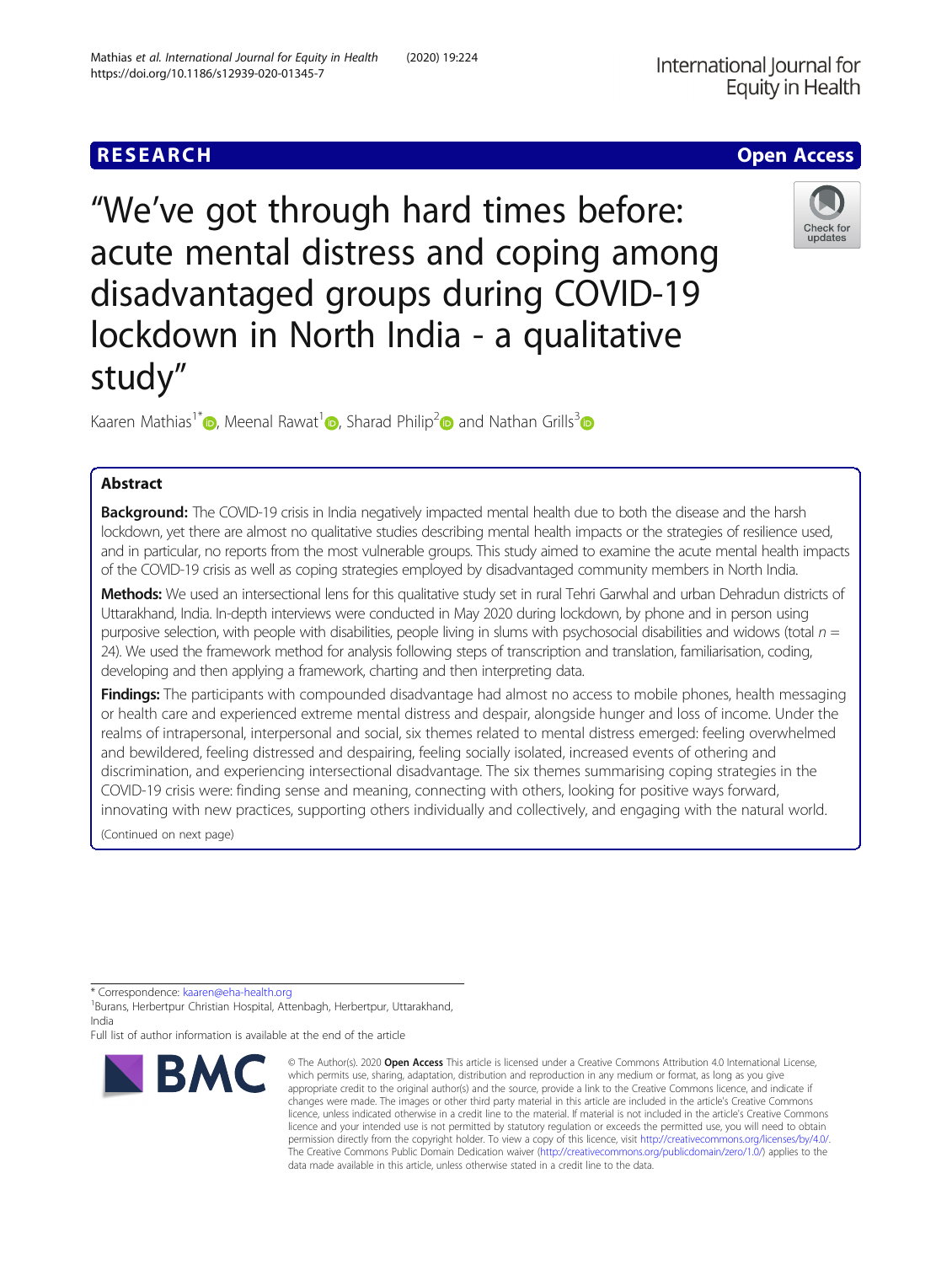# (Continued from previous page)

**Conclusions:** People intersectionally disadvantaged by their social identity experienced high levels of mental distress during the COVID-19 crisis, yet did not collapse, and instead described diverse and innovative strategies which enabled them to cope through the COVID-19 lockdown. This study illustrates that research using an intersectional lens is valuable to design equitable policy such as the need for access to digital resources, and that disaggregated data is needed to address social inequities at the intersection of poverty, disability, caste, religious discrimination and gender inherent in the COVID-19 pandemic in India.

Keywords: COVID-19, Mental health, Qualitative, Disability, India, Equity

# Introduction

The COVID-19 virus has had huge impacts on health because of the dramatic social restrictions introduced to limit spread of infection, as well as the infection itself. The mental health effects of the COVID-19 crisis (defined as the pandemic and the associated control measures) are significant with millions of people in India and globally experiencing increased distress, anxiety, hopelessness and depression  $[1-3]$  $[1-3]$  $[1-3]$  $[1-3]$ . It is important to examine qualitatively because mental health is closely linked with physical health, behaviour and economic productivity which gives it importance beyond its intrinsic value [\[1,](#page-10-0) [4\]](#page-10-0). Similarly, examining attributes that support resilience, which can be understood as thriving and overcoming through stress or adversity [\[4](#page-10-0)], is key to understanding the most effective ways to support communities through and beyond the current COVID-19 crisis [[5](#page-10-0), [6\]](#page-10-0).

In India the imposition of a series of strictly enforced lockdowns from March 23, 2020 halted most economic and social activity except some essential services. This had immediate flow-on effects such as widespread food insecurity, massive loss of employment, vast movements of migrant labourers and significantly reduced access to essential health services with these impacts increasing over the ensuing weeks [\[7](#page-10-0), [8\]](#page-10-0). Around 40 million migrant workers lost employment and face significant food insecurity in the short or medium term [[7,](#page-10-0) [9\]](#page-10-0) and at the time of writing (November 2020), nearly 9 million people in India had been infected by COVID-19, with over 130,000 associated deaths [\[10](#page-10-0)].

Types of mental distress that increased during the COVID-19 crisis include increased stress, anxiety and tension particularly among health personnel working with COVID infected patients [\[1](#page-10-0), [3,](#page-10-0) [9,](#page-10-0) [11\]](#page-10-0). Other groups at higher risk of worsening mental health include people with pre-existing mental health problems, and other disadvantaged groups including those who are poor, have less social support, are women and are experiencing violence [[1,](#page-10-0) [2,](#page-10-0) [11\]](#page-10-0).

Research priorities for global mental health in this pandemic include documenting the mental health effects of the COVID-19 crisis, with a descriptions of how these mental health consequences can be mitigated in disadvantaged groups as a notable research gap [\[12,](#page-10-0) [13](#page-10-0)]. In addition, there are urgent calls for research to focus on disparity and intersectionality, and to identify strategies that support resilience  $[7, 12, 14-16]$  $[7, 12, 14-16]$  $[7, 12, 14-16]$  $[7, 12, 14-16]$  $[7, 12, 14-16]$  $[7, 12, 14-16]$  $[7, 12, 14-16]$  $[7, 12, 14-16]$ . Holmes et al.; Wang et al. and Polizzi et al. [[13](#page-10-0), [17,](#page-10-0) [18](#page-10-0)] while there are a growing number of qualitative studies that examine the impacts of COVID-19 on mental health, most of these are set in high income countries or focus only on negative impacts [[19](#page-10-0)–[22\]](#page-10-0) and no studies describe coping strategies to COVID-19 alongside description of the needs with a low income setting  $[19-22]$  $[19-22]$  $[19-22]$  $[19-22]$  $[19-22]$ . This focus is required in order to inform development of relevant and effective psychosocial interventions that can increase equitable mental health outcomes ahead [\[12\]](#page-10-0).

The aim of this study was to examine both the acute mental distress linked to the COVID-19 crisis as well as practices that increased coping and resilience for disadvantaged community members in urban and remote rural areas of Uttarakhand state, North India.

# **Methods**

# Conceptual framework

Our focus in this study was to examine and represent the experiences of people who are systematically disadvantaged in India by using an intersectional lens [\[23](#page-10-0), [24](#page-10-0)] which recognises that human identity is shaped by the interaction of different social and political identities which promote unique structural inequalities. We were keen to avoid a silo approach to tackling single-axis vulnerability and rather, to gather data that could portray a nuanced understanding of how disability, place of residence, and other social disadvantage can lead to impacts that are both positive and negative  $[23, 24]$  $[23, 24]$  $[23, 24]$  $[23, 24]$  $[23, 24]$ . We identified three key community groups: widows who are disadvantaged due to their gender, their risk of lower socioeconomic status and the stigmatising influences of widowhood [\[25](#page-10-0), [26\]](#page-10-0). People with psychosocial disability (PPSD) residing in informal urban communities are disadvantaged by low socioeconomic status, the negative public perceptions and reduced access to services linked to the area where they live, and their stigmatising experiences of exclusion [[27](#page-10-0), [28](#page-10-0)] and thirdly, people with disabilities in rural areas who are disadvantaged by lack of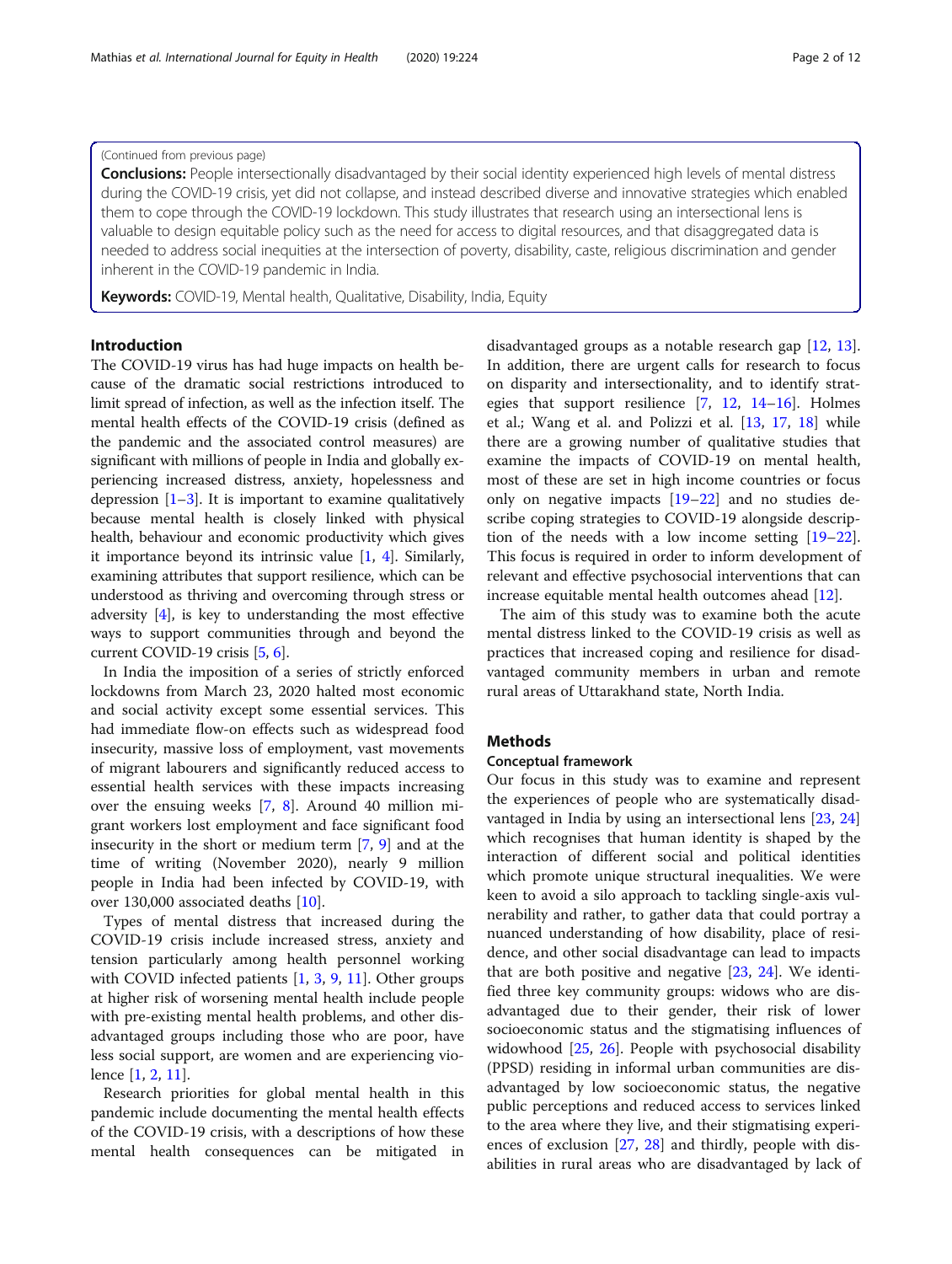access to services related to where they live, and by systemic structural exclusion with multiple barriers to participation [[29,](#page-10-0) [30](#page-10-0)]. In describing the mental distress and coping strategies used by participants we aimed to consider the impacts of intersecting axes of disadvantage using an intersectional lens [\[31](#page-10-0)].

# Setting

This qualitative study is set in the districts of Dehradun and Nae Tehri in Uttarakhand state in North India during the time of lockdown. A stay-home order was in place and all economic activities were restricted except some related to health and food supplies and even public transport (the way poor and health-care workers reach health facilities) was discontinued [\[7](#page-10-0), [32](#page-10-0)]. Mean measures of socio-economic status in Uttarakhand are lower than the Indian mean with greater poverty among people in remote regions. The rural Jaunpur block, Nae Tehri has few people and many steep hills with primary income generated by subsistence agriculture on terraced hillsides. Informal settlements in urban Dehradun are densely populated with temporary housing, and water taps and sanitation outside of homes. Both locations operate under a dominant patriarchy that favours men and disadvantages women [[33](#page-10-0)–[35\]](#page-10-0). While the National Mental health programme (NMHP) was sanctioned in 2016 across Uttarakhand, there are fewer than 10 Government psychiatrists for this state of 10 million people and none in Nae Tehri district. The authors are participant researchers: KM is a New Zealander who has worked and lived in Uttarakhand for 11 years. MR is of Scheduled Tribe identity from Uttarakhand, and along with KM, is employed by Herbertpur Christian Hospital. SP works as a psychiatrist in India and has lived experience of visual disability, while NG is an Australian who has worked and researched for over 15 years in Uttarakhand and has lived experience of disability. An overview of the study areas is shown in Table 1.

# Data collection and formats

Data was collected by team members from three nonprofit organisations who were members of the Uttarakhand Community Health Global network cluster in May 2020 during the period of complete COVID-19 lockdown in India. Trained and experienced staff collected qualitative in-depth interviews with participants following a semi-structured interview guide which was developed by KM, NG and MR building from other interview guides and surveys we have used to assess experiences of barriers to participation, inclusion and exclusion for people with mental health problems and disability [[30,](#page-10-0) [39](#page-10-0)]. The key domains of the interview guide included firstly, examining ways that the COVID crisis influenced day to day life and access to food, services and income, examining mental health impacts of the crisis,, and thirdly, probing practices and strategies employed by participants to improve their wellbeing, paying attention to ways that respondents long-standing intersectional axes of disadvantage interacted with the crisis to exacerbate or strengthen their responses. Interviews were undertaken by telephone or face to face where possible due to lockdown constraints.

#### Participants

Participants were selected purposively by the participating community coordinator for each non-profit organisation participating, who resided in the community. Coordinators had long-standing relationships and frequent contact with people in the communities during the COVID crisis and were requested to recruit participants meeting inclusion criteria: people who had lived in the same community for the duration of the COVID crisis, who demonstrated a range of coping responses to the COVID crisis, who were socio-economically disadvantaged and who had at least and at least one further form of social disadvantage (for example, impacted by widowhood and/or disability and/or psychosocial disability). Some experienced disadvantage on multiple axes, such as one woman participant who was illiterate, a rural resident, a widow and from a disadvantaged caste. The only exclusion was people under that age of 18 years. People with visual, locomotor and intellectual disabilities were represented.. A total of 26 people were invited to join the study, and of these 24 gave written consent and

**Table 1** Socio-demographic profile of the two study districts with state and national comparison data [\[36](#page-10-0)–[38](#page-10-0)]

| Indicator                                                | India national | Uttarakhand state | Tehri Gharwal district | Dehradun district |
|----------------------------------------------------------|----------------|-------------------|------------------------|-------------------|
| Total population                                         | 1200 million   | 10.1 million      | 618,931                | 1,696,694         |
| % population rural                                       | 72.2           | 69.5              | 88.8                   | 44.5              |
| % Households with access to improved sanitation (toilet) | 44.9           | 64.5              | 65.8                   | 75.6              |
| % Prevalence of disability                               | 2.1            | 1.5               | 1.2                    | 1.7               |
| % Prevalence of psychosocial disability                  | 15.1           | 14.15             | <b>NA</b>              | <b>NA</b>         |
| % Prevalence of widowhood                                | 4.6            | 4.6               | <b>NA</b>              | <b>NA</b>         |
| % Population residing in informal settlements            | 5.5            | 5.0               | <b>NA</b>              | <b>NA</b>         |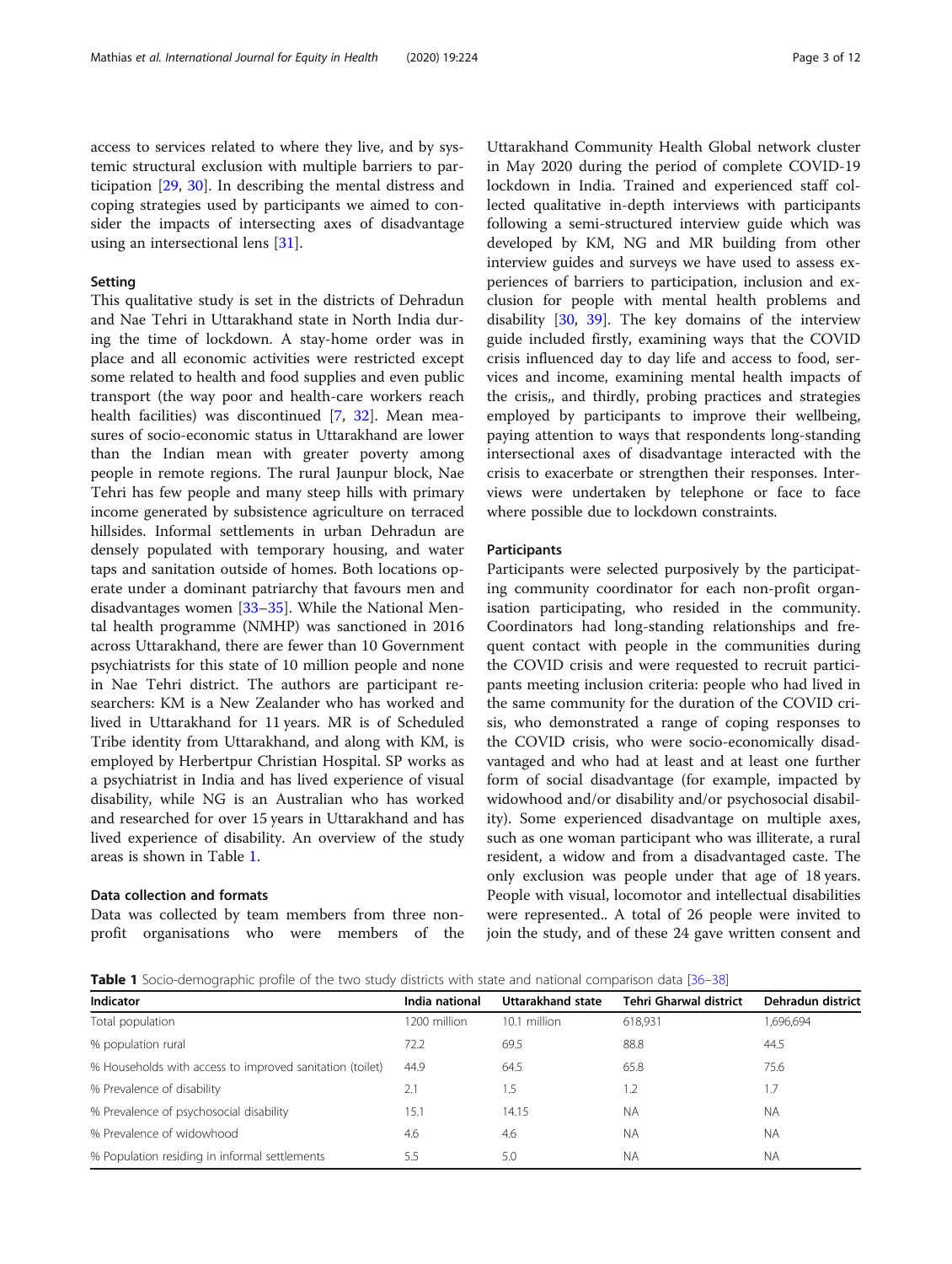20 participants participated in the in-depth interviews. Four of the participants were too disabled to be able to respond in interviews themselves, and so we interviewed their caregivers. Demographics of the participants are outlined in Table 2 below.

# Data analysis

Interview recordings were translated and transcribed verbatim. We opted to use the framework analysis [\[40](#page-10-0)], for the following reasons: firstly, it is particularly good for data from interviews because it allows comparisons between and within cases, secondly, because it is wellsuited for use by multi-disciplinary teams such as ours with public health, social science and psychiatric disciplines represented, and thirdly, because it provides a systematic model for managing and mapping the data which was important for a researcher team who were unable to meet in person due to the COVID crisis [\[41](#page-10-0)]. We followed the seven steps of framework analysis i.e. transcription, familiarisation, coding, developing and then applying a framework, charting and then interpreting data [[41](#page-10-0)]. MR and KM read and re-read the transcripts to familiarise themselves and then and coded the first three interviews and then compared and contrasted coding to develop a working analytical framework. KM then coded remining 21 interviews, continuing to adapt

|  |  |  | <b>Table 2</b> Participants in data collection |
|--|--|--|------------------------------------------------|

| Characteristics                                     | People with<br>disability<br>$(n = 8)$ | People with psycho-social<br>disability<br>$(n = 8)$ | <b>Widows</b><br>$(n = 8)$ | Total ( $n = 24$<br>participants) |
|-----------------------------------------------------|----------------------------------------|------------------------------------------------------|----------------------------|-----------------------------------|
| Age (mean)                                          | 47                                     | 32                                                   | 43                         | 41                                |
| Education level (mean years of schooling completed) | $\overline{7}$                         | $\,8\,$                                              | $\mathbf{1}$               | 6                                 |
| Number of members in the household (mean)           | 5                                      | 5                                                    | 3                          | 4.5                               |
| Sex                                                 |                                        |                                                      |                            |                                   |
| Men                                                 | 5                                      | 3                                                    | $\mathbf 0$                | 8/24                              |
| Women                                               | 3                                      | 5                                                    | 8                          | 16/24                             |
| Main Activity (n)                                   |                                        |                                                      |                            |                                   |
| Employed full time                                  | $\mathbf 0$                            | $\mathbf{1}$                                         | $\overline{2}$             | 3/24                              |
| Self-Employed (farming)                             | 8                                      | $\mathbf{1}$                                         | 6                          | 15/24                             |
| Daily wage Earner                                   | $\mathbf 0$                            | $\overline{4}$                                       | $\overline{0}$             | 4/24                              |
| Looking after home                                  | $\mathbf 0$                            | 1                                                    | $\mathbf 0$                | 1/24                              |
| Student                                             | $\overline{0}$                         | $\mathbf{1}$                                         | $\overline{0}$             | 1/24                              |
| Religion (n)                                        |                                        |                                                      |                            |                                   |
| Hindu                                               | 8                                      | 5                                                    | 8                          | 21/24                             |
| Muslim                                              | $\mathbf{0}$                           | 3                                                    | $\mathbf 0$                | 3/12                              |
| Christian                                           | $\mathbf 0$                            | $\mathbf 0$                                          | $\mathbf 0$                | $\mathsf{O}\xspace$               |
| Sikh                                                | $\mathbf 0$                            | $\mathbf 0$                                          | $\mathbf{0}$               | 0                                 |
| Caste (n)                                           |                                        |                                                      |                            |                                   |
| General                                             | $\mathbf 0$                            | 3                                                    | $\mathbf 0$                | 3/24                              |
| ST                                                  | $\mathbf 0$                            | $\mathbf 0$                                          | $\mathbf 0$                | $\mathbf 0$                       |
| SC                                                  | 1                                      | $\overline{2}$                                       | 3                          | 6/24                              |
| OBC                                                 | $7\overline{ }$                        | 3                                                    | 5                          | 15/24                             |
| Marital Status (n) (Total in [%])                   |                                        |                                                      |                            |                                   |
| Married                                             | 6                                      | 5                                                    | $\mathbf 0$                | 11/24                             |
| Widowed                                             | 2                                      | $\mathbf 0$                                          | 8                          | 10/24                             |
| Separated/ divorced                                 | $\mathbf 0$                            | $\mathbf{1}$                                         | $\mathbf 0$                | 1/24                              |
| Never Married                                       | $\mathbf 0$                            | $\overline{2}$                                       | $\mathbf 0$                | 2/24                              |
| Region (n) (Total in [%])                           |                                        |                                                      |                            |                                   |
| Rural                                               | 8                                      | $\mathbf 0$                                          | 8                          | 16/24                             |
| Urban                                               | $\mathbf 0$                            | 8                                                    | $\mathbf 0$                | 8/24                              |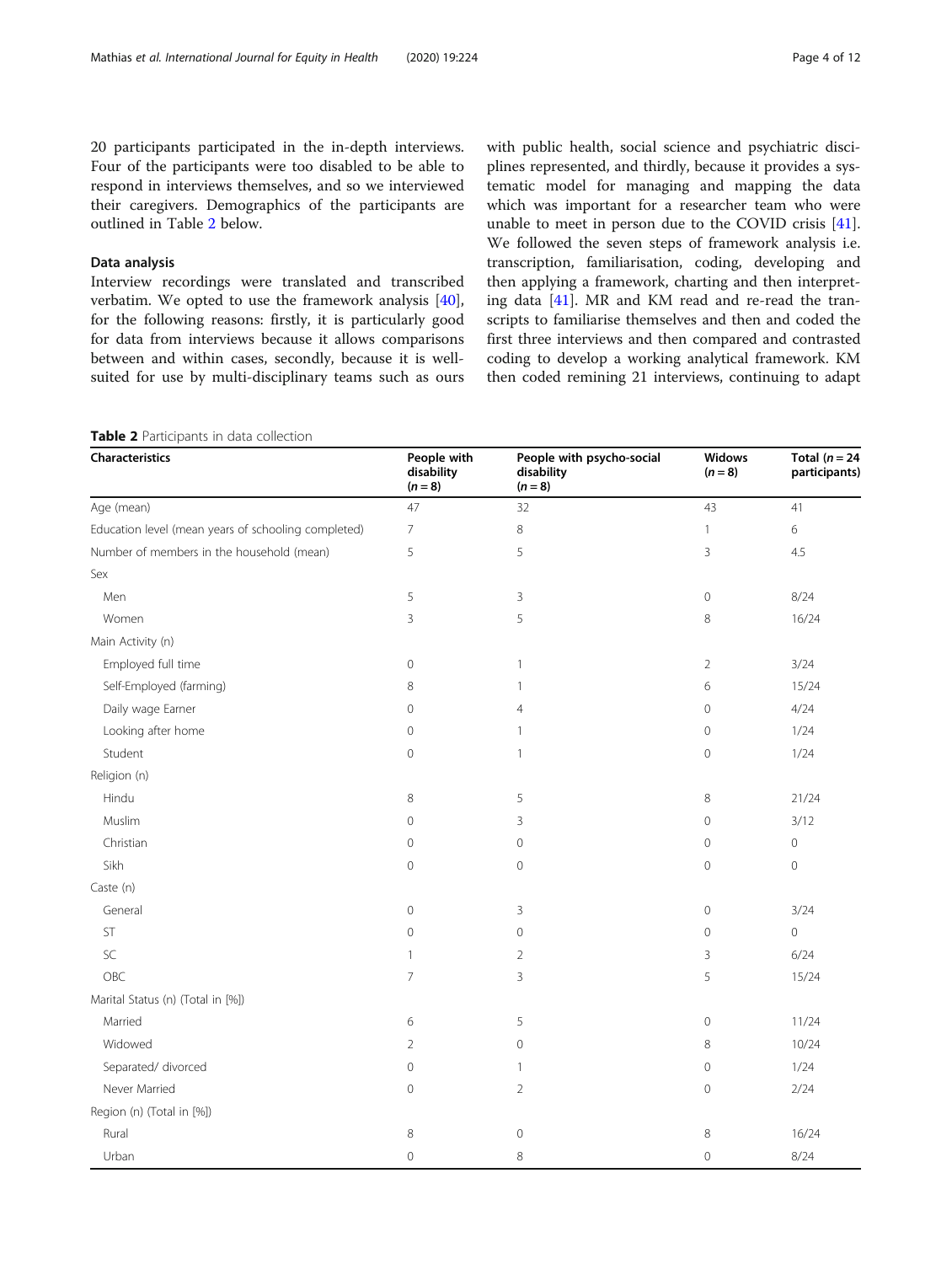the framework to reflect emerging themes. The analytical framework with 216 codes was then displayed in a matrix using Microsoft Excel (2016), and findings were compared and contrasted to develop 19 categories, with a focus on how intersectional social identity played out in these categories, and subsequent themes. These were reviewed and discussed with NG and MR and further modified to better reflect observed patterns, and then again analysed going back and forth between the transcripts, codes, categories and themes until six themes each under the headings of COVID-19 contributions to mental distress and coping were agreed upon in the final step of data interpretation. Within each of these we paid attention to intersectional influences on the theme and described experiences and practices, and particularly unpacked these in the theme titled 'Intersecting disadvantage'. The source of verbatim quotes is noted with this convention unless this detail could compromise anonymity: (Sex, Age, group/s they belonged to Widow, Migrant Labourer, Person with Disability). A table in the [Supplemental](#page-9-0) [material](#page-9-0) shows the grouping of categories to themes, and the intersectional considerations within each theme.

# Ethical considerations

To ensure the study addressed ethical considerations, all participants were provided with a package of food rations, and all were offered ongoing psychosocial support with counselling through the non-profit organisations we worked with. All participants were contacted within 3 weeks of completion of the interview to ask if further psychosocial or other support was required. Several participating families were referred for further support with food rations. All participants gave informed consent. To elicit consent from study participants with mental health problems which impacted their capacity for consent, or those with cognitive disability, we took written consent from their primary caregiver as well as the participants.

We conducted face to face interviews in a separate room or space to ensure privacy. To maximise privacy for telephone interviews for people living in small one-roomed houses, we suggested participants sit on a roof, or outside away from other household members, and held interviews at a time of day chosen by participants where this was possible. The study was approved by the Emmanuel Hospital Association Institutional Ethics Committee in April 2020 and assigned protocol number 229.

# Findings

Findings of this study are summarised under the metathemes and realms where they were evident in Table 3.

# Six themes related to mental distress during the COVID crisis

The mental health impacts experienced by participants in this study are summarised under six themes.

# Overwhelmed and bewildered

Participants described the pandemic as overwhelming and novel, describing many unknowns. People with lower literacy (slum residents and people with cognitive and physical disabilities), and women heads of households (without mobile phones) narrated that they had repeatedly requested neighbours or relatives to explain news updates and new rulings in simple terms, as well as seeking instructions for control measures they should follow (for example how to go about life in lockdown). Participants with multiple social disadvantages described limited their ability to respond appropriately and left them feeling incapable with this new threat. F or example, a widow who was not literate stated 'I am just a woman and not educated so I how can I know what to do? I know nothing about this new situation.'

Participants described fear about widespread systems failure, lack of leadership, failing health systems and also described the capricious and unpredictable aspects of the crisis such as the wild cattle in Jaunpur block of Tehri Garwhal, who had gained boldness with reduced traffic to destroy many villagers' crops. The pervasiveness and unprecedented impacts of COVID-19 was described as eclipsing all other difficulties and diseases as described below:

This is a very dangerous disease. I have never heard about it in my life and now we have forgotten about all other diseases. We can only recall corona now. () Now there are no more diseases like dengue, malaria. There used to be so many diseases in summer, but now we have only this one disease and all the

Table 3 An overview of key themes of the study and the realms where they occurred

| Mental distress and coping level | <b>Mental distress linked to COVID19</b> | Coping with COVID19                                    |
|----------------------------------|------------------------------------------|--------------------------------------------------------|
| Intra-personal                   | Overwhelmed and bewildered               | Finding sense and meaning                              |
|                                  | Stuck locally, connected globally        | Looking for positive ways forward                      |
|                                  | Distressed and despairing                | Innovating with new practices                          |
| Interpersonal relationships      | Feeling socially isolated                | Seeking psychosocial support by connecting with others |
| Social and environmental         | Intersecting disadvantage                | Supporting others individually and collectively        |
|                                  | Othering, discounting and discriminating | Engaging with the natural world                        |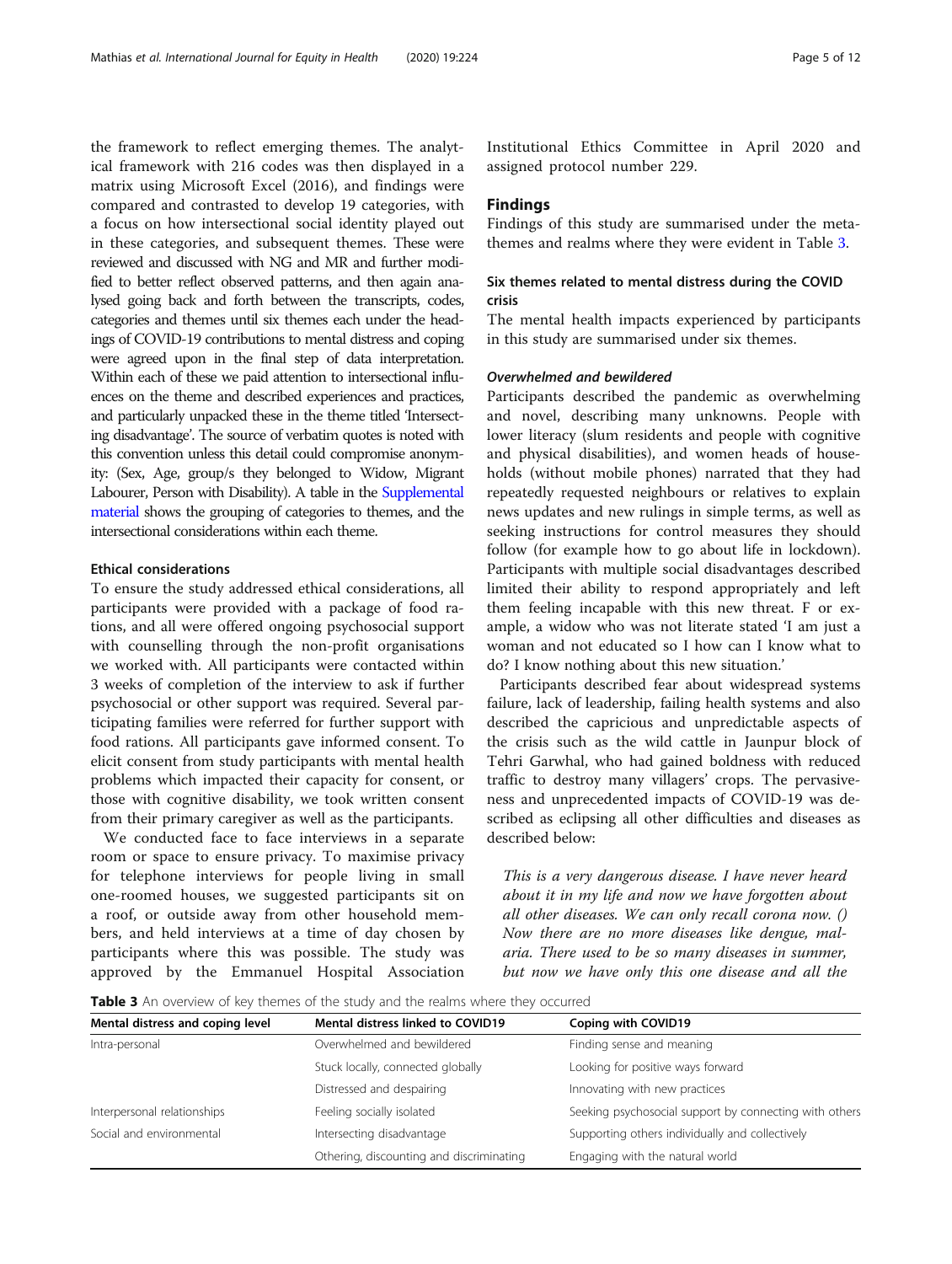other fevers have vanished. M, 42, Carer of person with disability

#### Stuck locally, connected globally

The experience of the pandemic was simultaneously very local and very global. Participants described restrictions in due to stay-at-home orders requiring them to be geographically based in their small house, urban settlement or village for many weeks, meaning they were physically more constrained than ever before. At the same time, participants described seeing more global media than ever before, and also described knowledge via relatives, of far-off places such as the overflowing hospitals and increasing rates of COVID-19 in Mumbai. Yet the scarcity of local cases of COVID led to rural participants describing COVID-19 asalmost fictional, as illustrated below:

(When I heard about corona virus) I thought what can actually happen to us out here? We don't feel like much would happen as we live in a remote place but we heard about it happening in the plains, like from my brother who is stuck down there. F, 37y, Widow and carer of person with disability

#### Distressed and despairing

Increased fear, anxiety and mental distress due to the repeated lockdowns was a feature for all participants. Mental distress about future food security was prominent for those with high material poverty and their narratives focused on the need for essentials rations and the future for their children. This led to a sense of impending doom as illustrated below:

I was really tensed and scared, every time I was thinking about what we would eat next and how is this all actually happening. I also was thinking that the world would end soon, and the only question was where we would die. At home or in the jungle. F, 37y, Carer of person with disability

Mental distress was added to for people with psychosocial disability, as well as those with chronic conditions like hypertension as they were running out of medicines and not able to access medicines or attend health services due to lack of public transport in lockdown. They didn't know how this would affect their pre-existing health problems. Fear of COVID-19 infection was a greater concern for those in informal urban settlements especially for those with family members in distant cities, as well as those with least education and few knowledge resources in their households (e.g. illiterate widows).

# Feeling socially isolated

The reduced social contact required by the lockdown was difficult, particularly for women heads of households, who described their usual forms of coping was to visit family and friends nearby. Some felt that using a phone was a substitute for social meetings while others felt it was not, or they did not have funds to pay for calls, and most described increased feelings of isolation. Participants from low-quality housing areas of Dehradun also described the negative social outcomes for children not being able to go outside and play and that there were increases in arguments and unhappiness for the whole family, particularly in the crowded single room households .

It doesn't feel good to keep ourselves at home only. We cannot roam around at all as it might lead to infections and this situation has apne paraye sab door ho rakhe hain (kept us from our own folks). F, 55y, person with disability

# Intersecting disadvantage

Greater impacts on food security and despair were described by participants with intersectional disadvantage, than those with a single disadvantage. The role of loss of income for people working as daily-wage labourers was most prominent among people in informal urban settlements as well as rural residents with disabilities and without land. Parents described concerns about their children's studies especially if they didn't have a smart phone and described feeling further disadvantage if they couldn't access schoolwork like children who were doing 'classes by Whats app'. Illiterate women participants also underlined their lack of access to information about COVID For some women with multiple forms of disadvantage, the lockdown meant there was almost nothing to eat. One widowed, illiterate OBC woman with a child with a disability described:

We are eating a lot of fried rice cakes and drinking tea but we are also hungry ( ) In the lockdown I went to the market and I had a single rupee, and there I found a man from our village. He was buying things from a shop. I asked him to help me with Rs200 and I purchased and took some more items on credit.

F, 28y, Widow and carer of person with disability

# Othering, discounting, discriminating

There were frequent references to 'others' referring to people possibly with COVID-19 infection, returning migrants, labourers from 'outside '(such as Kashmir). Increased othering and negative judgement towards other religious groups was evident , with participants in Dehradun (with equal numbers of Muslim and Hindu) alluding to the risk of infection from a religiously linked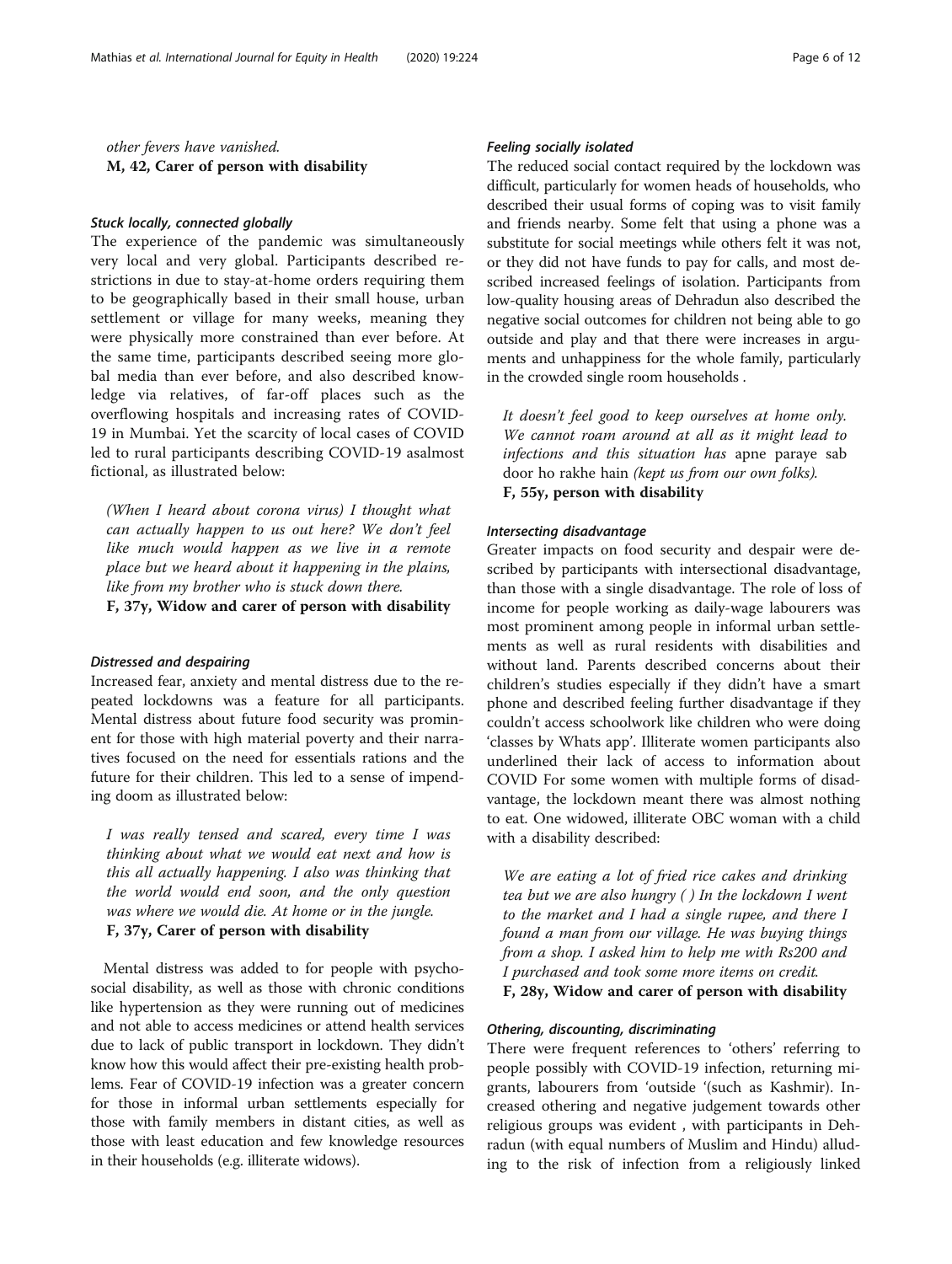group who had a cluster of infections early in the Indian COVID epidemic. As well as descriptions of increased mistrust and negative judgement towards people from the 'other' religious group. A woman describes this:

People from the Muslim community are all not following the rules () and there is a change in our relations since COVID ( ). Earlier the women in the neighbourhood used to say 'tum meri dharam ki behen ho' (that you are my sister in faith) but now they are ready to run bulldozers over our homes. They threaten us over everything, and they are full of hatred.

F, 41y, PPSD

Within households, people with greater autonomy discounted the impacts for other family members. For example, male participants described how the crisis affected them the most, seeming to discount affects on family members who were women or disabled. A father of a child with disability illustrates this below:

(My wife and grandmother) do not feel much about COVID as they stay at home and don't have much to do with these things (referring to COVID and national news). They are just busy with their work and for them it is all the same, they eat food and work in the fields. ( ) But I am affected as I am the one in this house who goes out.

M, 31y, Carer of person with disability

# Six themes related to coping with the COVID crisis

Our findings identified six key strategies for coping and resilience occurred in the intra-personal, interpersonal and wider realms.

# Making sense and meaning

Participants described ways they found meaning in the COVID-19 crisis. Firstly, through the practices and beliefs of their religion where some described solace in knowing all events are in the hands of Uparwala (the One Above) or described following more frequent devotional practices. Secondly, participants described that the COVID crisis as more bearable than a singular family crisis as it affected rich and poor alike, finding a sense of camaraderie with all of humanity impacted by this global pandemic. For example, a wheelchair user described how years back, he and his family had found forms of income despite his spinal injury which reassured them that they could also navigate the emerging stresses of the COVID crisis.

"Just as we got through hardship after my back injury before, we will get through again. And in current pandemic all are suffering: this fight is not alone and

# others out there also going through the same thing." M,40y, person with disability

Thirdly, participants described reassurance in closely complying with guidelines on handwashing and social distancing. Control measures for some were talismanic and rigid as a young man illustrates:

(To cope with our fear) I put on a mask, and wear gloves and maintain social distancing. My mother gets scared and says we should not venture out of the house. I tell her that we should maintain two metres distance between each other instead of one. My father is staying home and also my brother and even wear their masks inside our house. Even while serving food we wear gloves, ( ) take our food and each sit in different corners of the room." F, 20y, PPSD

# Looking for positive ways forward

Actions for self-care, positive thinking and finding benefits emerged as key strategies to adapt positively. For example, people described choosing not to watch negative or anxiety provoking news channels or choosing not to dwell on the difficult times as described below.

These things [referring to financial hardship] keep playing on my mind but I distract myself otherwise it will affect me more. If we keep thinking about it, it will affect me and my family. It's better to not think too much, it will not change anything. M, 48y, PPSD

Participants described the value of finding benefits from the lockdown, such as greater time to play games with children, a new healthy habit (like a fitness programme) and more family time together. Participants even valued self-care practices over finances, for example a woman who continued with her newspaper subscription, although they didn't even have tealeaves at home:

"Every day I try to find something hopeful in the paper about the end of this lockdown situation ( ) Then my neighbours also read the same newspaper, and although my kids ask me to stop wasting money  $($ ), I tell them we can afford it." F, 42y, PPSD

# Seeking psychosocial support by connecting with near and far

Central in coping was communication with family and friends, with nearly all participants described increased frequency of contact and longer conversations More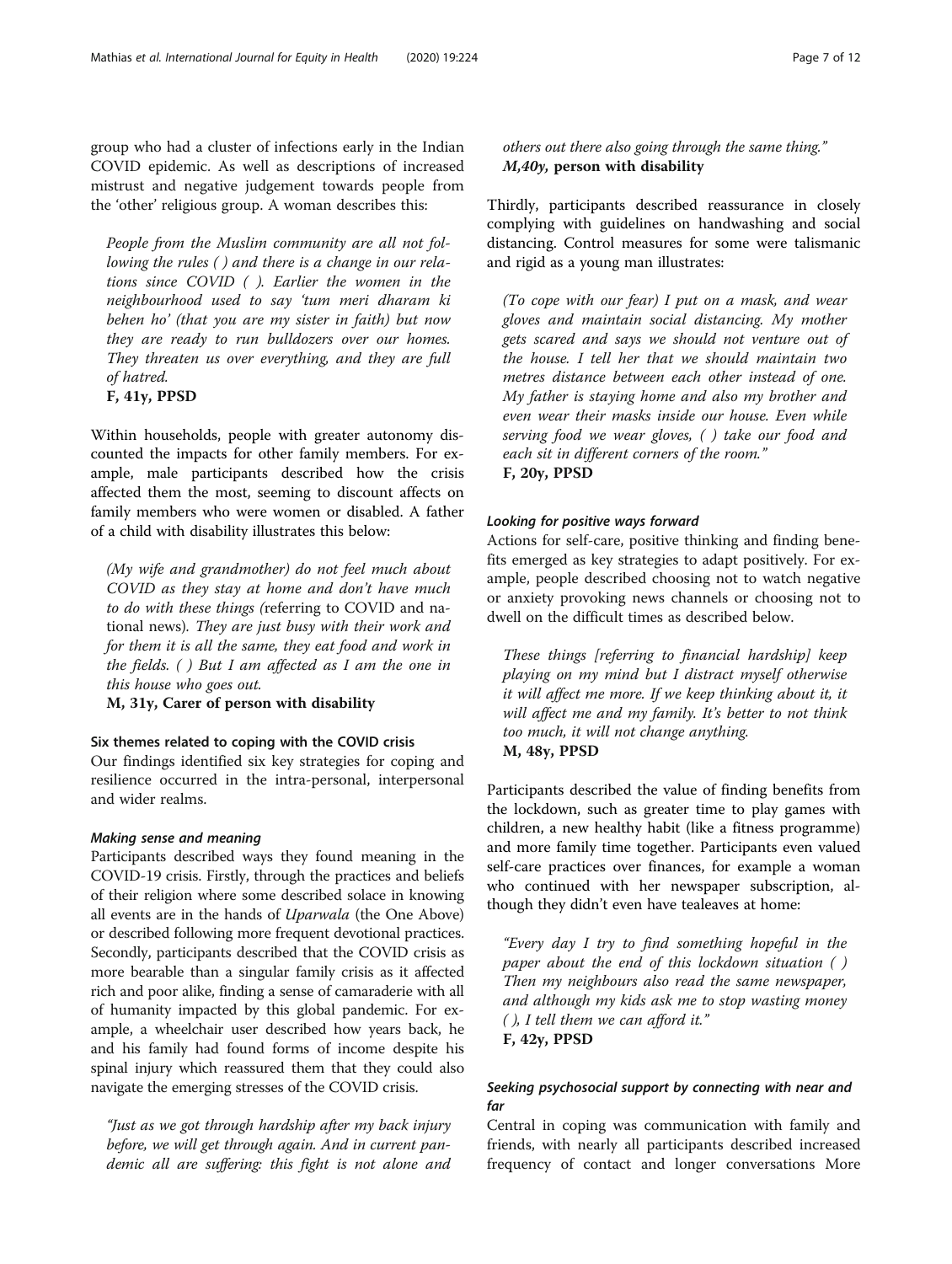than one participant described that 'I would have died without my phone". as quoted below:

If there were no mobile phones then only God knows how people would have kept themselves going and entertained too. And those away from their homes in these times would have died by now from missing their own people (Agar kisi ko mummy ya papa ki yaad aati toh vo toh sir patak patak ke hi mar jata) F, 18y, PPSD

# Supporting others individually and collectively

A key coping strategy was helping others, with participants describing spending more time than usual with family members in need, like an older person or child with disability, as well as helping neighbours as described by a widow in the quote below:

"There is a lady who lives far away. She is alone. I keep sending her food. We also send ration to her. She is just like our grandmother. We want her to be well. Others in her neighbourhood also help her, they give her cooked meal, and it's the least we can do for her right now".

F, 27y, Widow

Participants also described how they had taken collective action, for example, in one rural village, residents set up a roster to provide cooked meals to a migrant labourer from Kashmir who was marooned in their village. Rural participants described how in their village they had agreed to all contribute to travel for city workers to help them return to their rural homes and had also collaboratively agreed on where to house them and how to ensure they followed quarantine with a supply of food.

## Engaging with the natural world

Renewing connection to natural resources was a key strategy used by participants who described natural resources such as pollution-free blue skies as well as time in fields as making their minds lighter ('mannhalke ho jatehai'). This engagement was context specific so that in Dehradun settlements, participants described children finding solace with pet fledgling birds while adults looked out from their rooftop at dawn or dusk. Those in rural areas described spending more time in the fields and with their pastoral animals as a widow described below:

(To get peace of mind my children) are going out to work in the fields and others are going to the jungle. When you take oats grazing you don't remember that corona is happening. F, 27y, Widow

# Innovating with new practices

Participants described starting new hobbies such as ainting or writing poetry and working harder than usual to distract themselves from their anxieties. One young woman described that she and her other Class 12 friends had decided together that each year all of society should go into lockdown for a month for mental and physical wellbeing.

# **Discussion**

To the best of our knowledge, this is the first study using primary data that has qualitatively examined mental distress and coping responses to COVID-19 in South Asia with an intersectional lens. The impacts of COVID-19 on mental distress align with quantitative studies that also show that there are far-reaching mental health consequences such as reduced sense of control, social isolation, increased social 'othering' and discrimination. [\[1](#page-10-0), [2](#page-10-0), [42\]](#page-10-0). While this study recognises the systematic effects of intersectional social disadvantage, we also recognise that responses to stress are mediated at the individual level where stress is primarily experienced when demands exceed resources (the ability to cope with and mediate stress) as proposed by Folkman's transactional model of stress and coping [\[43\]](#page-11-0). Thus, the interpretation of a stressful event by an individual can be more important than the perceived dimensions of the event itself. Some participants in this study were significantly impacted by loss of income and reduced food security due to the COVID-19 crisis (linked to their place of residence, disability, gender or educational status) yet did not consider their internal resources and hope overwhelmed, and thus employed coping strategies described. Other participants appeared to have adequate resources such as food, social capital and shelter, yet experienced despair. The contribution of the transactional theory of stress and coping can thus be evident at an individual level where all participants were actively engaged in a circular process of primary appraisal, cognitive and behavioural coping efforts, adaptation and re-appraisal, and at the same time, our findings show that intersectional identity and systematic disadvantage also interacts at multiple locations of the process of balancing coping and stress .

Compounding disadvantage related to intersectional identity such as low literacy, female gender, disability, landlessness, dwelling in poor urban housing areas and widowhood led to increased and significant mental distress for most participants. Our findings suggest people already disadvantaged by their social identity and structural exclusions are more likely to experience further social exclusion, greater health needs, reduced access to care and ultimately, worse outcomes in the COVID-19 crisis [[7,](#page-10-0) [32,](#page-10-0) [44](#page-11-0)], which has acted as an inequality amplifier [\[16](#page-10-0), [27,](#page-10-0) [45\]](#page-11-0). Women in our study particularly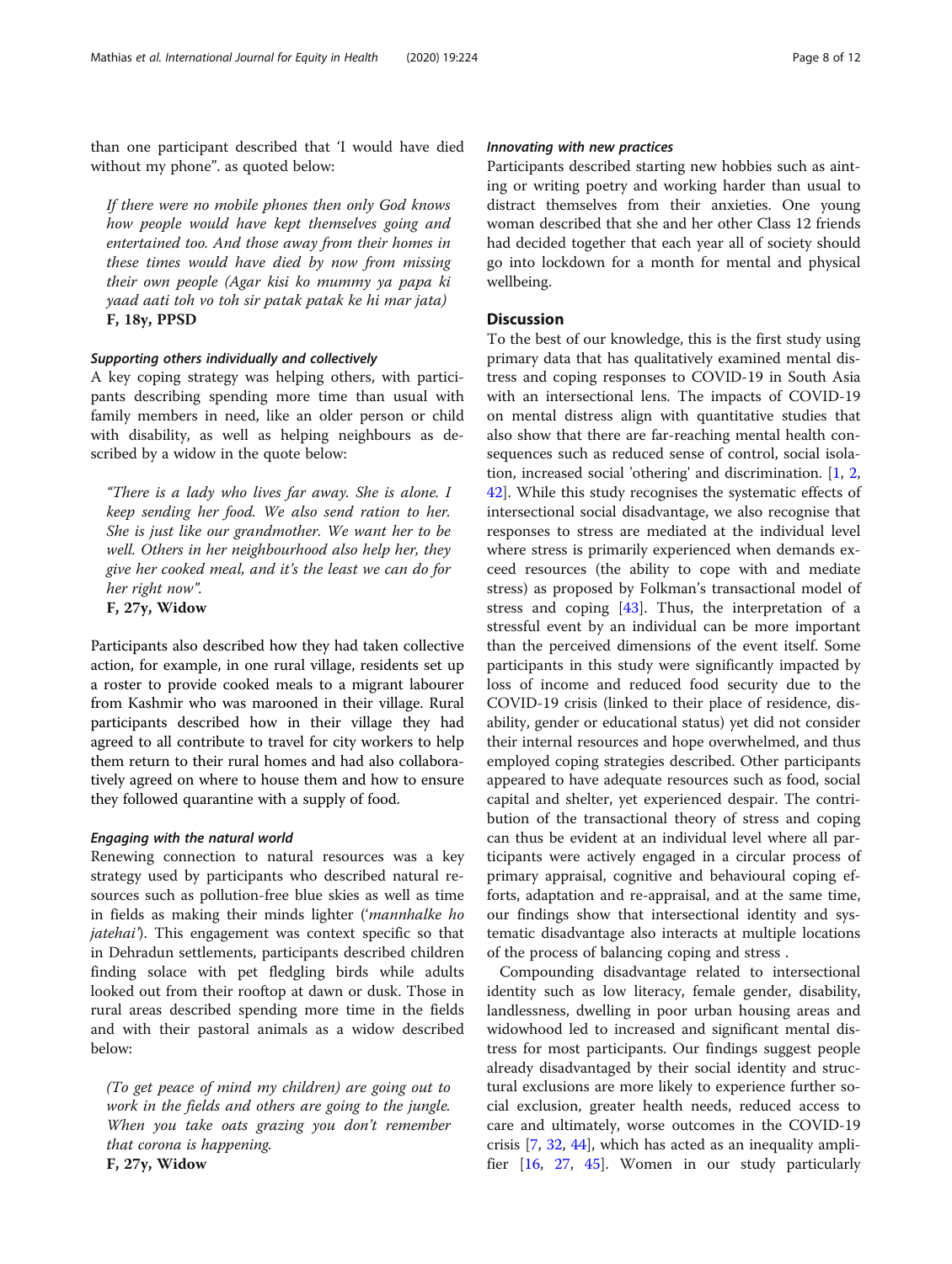reported bewilderment and low knowledge about COVID-19, and other intersectional studies of disasters have shown that women are more likely than men to be disadvantaged due to their reduced access to the protective attributes such as literacy, education, paid employment and political decision-making which are critical resilience factors in disaster [[4](#page-10-0), [15\]](#page-10-0). People in informal urban settlements with already limited access to resources can experience extortionate costs to access water or toilets and are often not represented by formal or informal governance structures [\[27\]](#page-10-0). Research that does not seek to include and represent the perspectives of those with compounded disadvantage, fuels inequalities in policy [\[16,](#page-10-0) [27,](#page-10-0) [45\]](#page-11-0). Current reporting of COVID-19 in India focuses on the demographics of age and state, with almost no publicly available COVID-19 data disaggregated by social determinants such as disability, religion, caste and rurality (personal communication with others researching disparities in India). This study joins the call by others for research and data that uses an intersectional lens and disaggregated data in order to address the social inequities at the intersection of poverty, disability, caste and religious discrimination and gender [[7](#page-10-0), [12](#page-10-0), [23](#page-10-0), [45](#page-11-0), [46](#page-11-0)] and further calls for increased attention to the assets and resources employed by individuals [\[43\]](#page-11-0) and communities to cope and be resilient in adversity such as the COVID-19 crisis [\[47](#page-11-0)].

This study additionally underlines the importance of qualitative research methods which can provide greater depth and nuance in findings that acknowledge the complexities of life-course adversity and coping during infectious disease outbreaks [[16,](#page-10-0) [48\]](#page-11-0) and thus guide development of context-relevant responses. Our findings demonstrate that people use creative psychosocial practices to mitigate the mental distress caused by COVID-19, a finding shared by a similar study after the Asian tsunami in 2004 which documented coping strategies such as finding meaning, benefit finding, the benefits of religious belief and practice and community cohesion and support [\[49\]](#page-11-0) and supported by transactional theory of coping and stress [[43](#page-11-0)]. Interventions can build on practices by individuals or communities such as naturebased coping strategies such as engaging with animals and or community gardens [\[50\]](#page-11-0); can support thinking positively by practices of gratitude and benefit finding [[18](#page-10-0)], and religious leaders (already identified as a community resource), who offer psychosocial support with their congregations. Currently these potentially supportive resources are not identified or implemented partly because we do not have systems for identifying, representing and supporting these approaches in communities [[44](#page-11-0), [48,](#page-11-0) [49](#page-11-0)].

Increased 'othering' and discrimination (by other religious groups or towards returning migrants) was amplified by fake news and the storm of social media which

many studies have shown in the COVID-19 crisis [\[27,](#page-10-0) [42](#page-10-0)]. Our findings of reduced perceived social support and trust in others is described in other infectious disease outbreaks [[27](#page-10-0), [44,](#page-11-0) [51](#page-11-0)]. Stigma is tightly linked with exclusion and injustice, and is an independent health determinant [[52](#page-11-0)]. The loss of trust between different community groups risks increase in social isolation and loss of trust, both important protective attributes for psychological wellbeing [[49](#page-11-0), [53](#page-11-0)]. Othering of health workers, people with COVID-19 infection and migrants, and increases to pre-existing prejudices related to caste, ethnicity and religion, which is a significant feature of this pandemic [[12](#page-10-0), [16](#page-10-0), [44\]](#page-11-0). Where the individual possesses a number of these identities then discrimination has been compounded during the pandemic. Public policy with specific strategies such as affirmative action, public education and suppression of fake news and misinformation in order to increase social inclusion is urgently needed.

Our study found people without a phone (nearly all were women head of households) described greater bewilderment, reduced awareness about how to manage mental distress and felt further disadvantaged as their children couldn't access educational resources compared to those with access to media and a mobile phone. Technology has been valuable for many during COVID because of its' applications which can enable our social, educational and occupational lives to continue, and because it can facilitate social participation, inclusion and mental health [\[44](#page-11-0), [54](#page-11-0)–[56\]](#page-11-0). Our findings align with these other examples which underline the importance of the mobile phone and other digital technologies in coping with COVID-19 as a key structural support to mental health, communication, education and access to information [[54,](#page-11-0) [56](#page-11-0)]. While India's central government, through the Department for the Empowerment of People with Disability, has issued official notices to states to implement their obligations, there are ongoing issues of digital disparities for people with disability such as the low accessibility of the Aarogya Setu App for the visually and hearing impaired. To increase information and promote wellbeing in the face of a disaster, there is an urgent need to increase access to digital technology for the most disadvantaged groups. Mobile phone technology will be increasingly important in India where there were over 1000 million mobile users in 2019 [\[57](#page-11-0)] however, interventions relying on mobile phone technology have limitations as the most vulnerable may not have access to a smart-phone and adequate data allowance, or a disaster may cut phone signals and electricity supplies. Although, mobile phones can play an important role in messaging and wellbeing, parallel strategies to ensure those most disadvantaged have access to information are also required.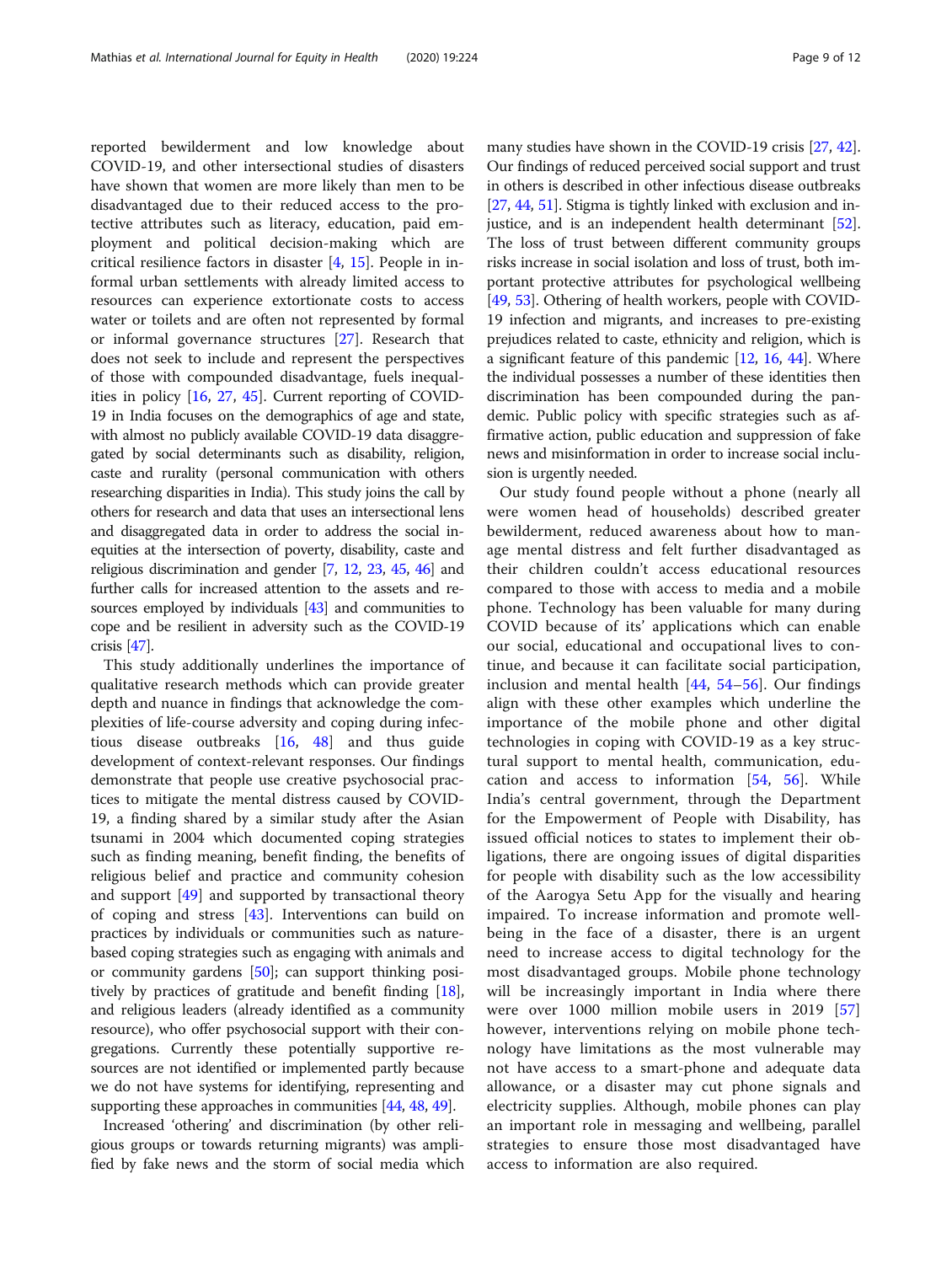<span id="page-9-0"></span>Participants with chronic conditions including psychosocial disability could not access care or essential medicines due to the COVID-19 crisis which underlines this as an unfolding economic, social, humanitarian and health disaster in which states are obliged to ensure the protection and safety of people with disability [[58,](#page-11-0) [59](#page-11-0)] under Article 11 of the Convention on the Rights of Persons with Disabilities (CRPD) and section 8 of the Rights of Persons with Disabilities Act, 2016 (India) [[60](#page-11-0), [61](#page-11-0)]. The intersectional disadvantages for people with disabilities in our study were evident in their reduced access to social protection and welfare such as rations due to reduce mobility and public messaging. These barriers to protective supports lead to further inequities in outcomes [[44](#page-11-0)]. To respond to the unfair and preventable inequalities in the COVID-19 crisis policy makers need to use a public health framework to respond to COVID-19 in India [\[7](#page-10-0)] proposes that comprehensive Government responses focus on the three areas of policy: social protection (with a focus on those most vulnerable), continued provision of essential health services and specific responses control of the COVID-19 epidemic.

It is important to ensure access to care for those with pre-existing health conditions particularly for disadvantaged groups who experience intersecting and additive disadvantages, and this should include diverse and farthinking interventions such as supporting community participation in governance of informal settlements [\[27](#page-10-0)], ongoing provision of public transport (to access services) as well as ensuring there are accessible and operating health services [\[7](#page-10-0), [32\]](#page-10-0). Further, accessible social protection through welfare systems that address the needs of people with multiple and intersectional disadvantage [\[7](#page-10-0)] is urgently required. In the longer term, use of participatory and inclusive design to deliver equitable system responses in 'peace' time, increases the likelihood of equitable policy and outcomes in a national and global disaster [[7,](#page-10-0) [15,](#page-10-0) [27\]](#page-10-0).

## Methodological considerations

There are limitations to this study: as data collectors were women, male participants might have spoken less freely; use of phone interviews for some may have also reduced open communication As participants were identified as known clients to recognised non-profit health organisations, they are likely to have had increased social and knowledge resources available than others in the wider community (meaning negative influences may be greater and coping strategies more limited) than reported here, and may also mean that responses were coloured by social desirability bias. However, to mitigate this we used formats and probing questions that encouraged open and honest responses and triangulated findings with four team members of Herbertpur Christian

hospital working in the community who reviewed and responded to findings in the light of their communitybased field work to increase the study's credibility. Additionally, three further strategies promote the trustworthiness of this study: transferability, dependability and confirmability. We maximised transferability by providing in-depth contextual detail and believe many settings in India would share characteristics of the study site, whiledetailed descriptions of context, methods and analysis enhanced dependability and confirmability.

### Conclusions

Analysis of mental health experiences and coping strategies of intersectionally disadvantaged groups in the COVID-19 crisis underlines how far-reaching the crisis is on all aspects of human life, and points to the importance of including people with lived experience; and designing and implementing equitable interventions that build on existing community resources. Attention to social health determinants and the principles of universal design in messaging, technology, social protection and health services in the COVID-19 pandemic is requisite to increase equity in outcomes for people already disadvantaged by the political economy of health.

#### Supplementary Information

The online version contains supplementary material available at [https://doi.](https://doi.org/10.1186/s12939-020-01345-7) [org/10.1186/s12939-020-01345-7.](https://doi.org/10.1186/s12939-020-01345-7)

Additional file 1: Table 4. Framework analysis of categories highlighting intersectional aspects of each theme identified, under the meta-domains of Impacts of and Coping with the COVID-19 crisis.

#### Abbreviations

F: Female; M: Male; PPSD: Person with psychosocial disability; PWD: Person with disability

#### Acknowledgments

We would like to thank Prerana Singh, Sharifan Singh and Raj Kumar for their support in data collection as well as the community health projects of Sampan, Samvedna (Landour community hospital) and Burans (Herbertpur Christian Hospital) for their support to this project. We also thank participants for their willingness to share their experiences with us during stressful days of COVID lockdown in the hot summer of May 2020 and we thank the Uttarakhand cluster as well as the Emmanuel Hospital Association for ongoing support and engagement.

#### Disclosure statement

No potential conflict of interest was reported by the authors.

#### Authors' contributions

KM and NG conceptualized the study, MR led data collection, KM conceptualized and led writing and analysis of this manuscript supported by MR and NG while SP supported literature review and contributed to serial drafts of the study. All authors read and approved the final manuscript.

#### Funding

A small donation from the Uttarakhand cluster of the Community Global Health network (Arukah) contributed to direct costs of this study, and the Mariwala Health Initiative supported ten days of time for co-author MR.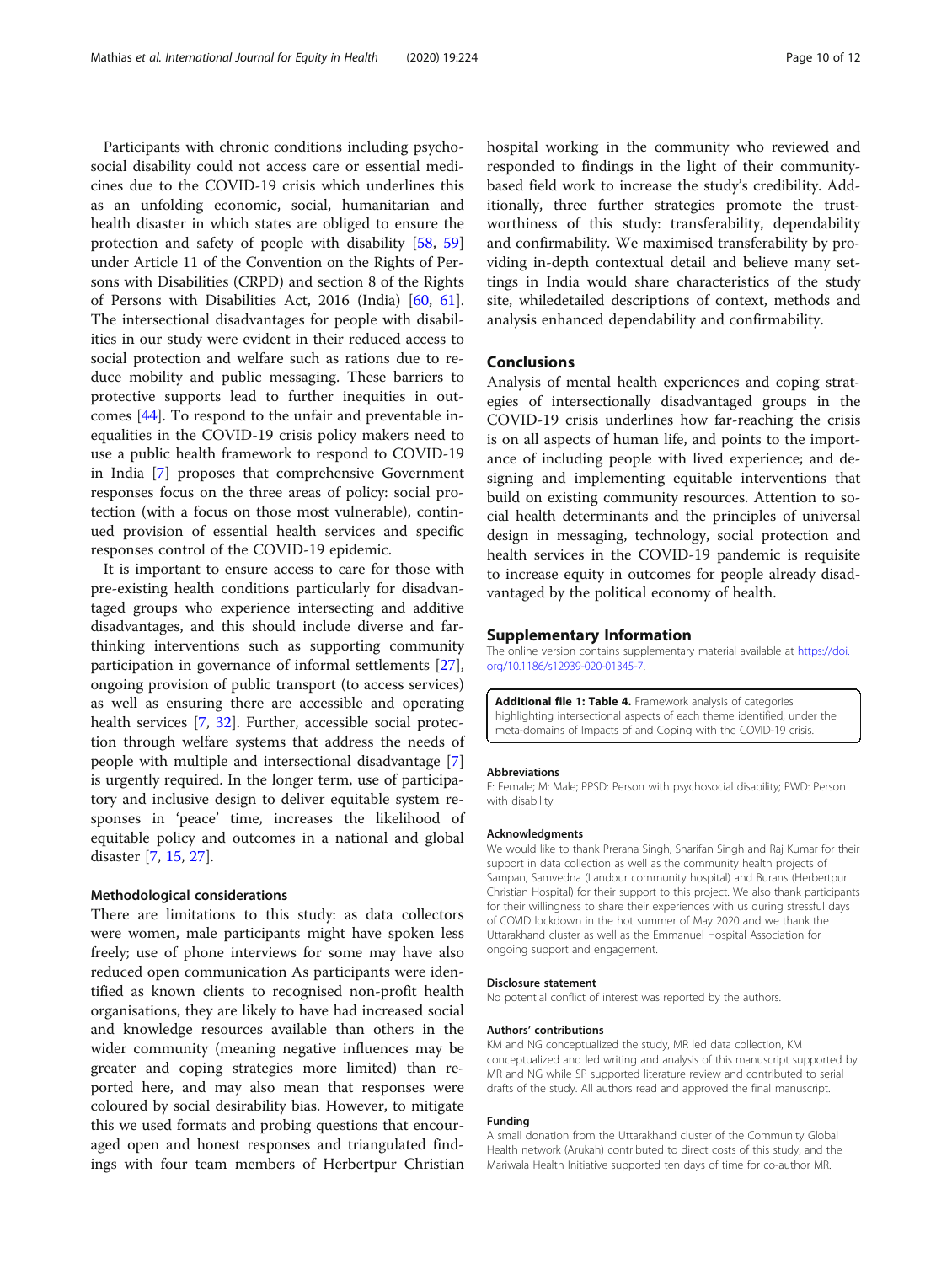# <span id="page-10-0"></span>Availability of data and materials

The datasets used and/or analysed during the current study are available from the corresponding author on reasonable request.

#### Ethics approval

This study was approved by the Emmanuel Hospital Association Institutional Ethics Committee in April 2020 and assigned protocol number 229.

#### Consent for publication

Not applicable.

#### Competing interests

The authors declare that they have no competing interests.

#### Author details

<sup>1</sup>Burans, Herbertpur Christian Hospital, Attenbagh, Herbertpur, Uttarakhand, India. <sup>2</sup> Psychiatric Rehabilitation Department, NIMHANS, Bengaluru, India.<br><sup>3</sup>Nossal Institute University of Melbourne and Australia. India Institute. <sup>3</sup>Nossal Institute, University of Melbourne and Australia- India Institute, Melbourne, Australia.

# Received: 16 June 2020 Accepted: 7 December 2020 Published online: 17 December 2020

#### References

- 1. Grover S, Sahoo S, Mehra A, Avasthi A, Tripathi A, Subramanyan A, et al. Psychological impact of COVID-19 lockdown: an online survey from India. Indian J Psychiatry. 2020;62(4):354.
- 2. Kumar A, Nayar KR. COVID 19 and its mental health consequences. J Ment Health. 2020:1–2.
- 3. Rajkumar RP. COVID-19 and mental health: a review of the existing literature. Asian J Psychiatr. 2020;52:102066.
- 4. Herrman H. Promoting mental health and resilience after a disaster. J Experimental Clin Med. 2012;4(2):82–7.
- 5. Ryan BJ, Coppola D, Canyon DV, Brickhouse M, Swienton R. COVID-19 community stabilization and sustainability framework: an integration of the Maslow hierarchy of needs and social determinants of health. Disaster Med Public Health Prep. 2020:1–7.
- Peters DJ. Community susceptibility and resiliency to COVID-19 across the rural-urban continuum in the United States. J Rural Health. 2020; 36(3):446–56.
- 7. Prasad V, Sri BS, Gaitonde R. Bridging a false dichotomy in the COVID-19 response: a public health approach to the 'lockdown' debate. BMJ Glob Health. 2020;5(6):e002909.
- Patel V. India's tryst with Covid-19. The India forum; 2020.
- 9. Bhagat R, Reshmi R, Sahoo H, Roy AK, Govil D. The COVID-19, migration and livelihood in India; 2020.
- 10. John Hopkins University. COVID-19 Coronavirus pandemic United States of America,: John Hopkins University; 2020 Available from: [https://www.](https://www.worldometers.info/coronavirus/#countries) [worldometers.info/coronavirus/#countries](https://www.worldometers.info/coronavirus/#countries).
- 11. Torales J, O'Higgins M, Castaldelli-Maia JM, Ventriglio A. The outbreak of COVID-19 coronavirus and its impact on global mental health. Int J Soc Psychiatry. 2020;66(4):317–20 0020764020915212.
- 12. Ryan NE, El Ayadi AM. A call for a gender-responsive, intersectional approach to address COVID-19. Glob Public Health. 2020;15:1–9.
- 13. Holmes EA, O'Connor RC, Perry VH, Tracey I, Wessely S, Arseneault L, et al. Multidisciplinary research priorities for the COVID-19 pandemic: a call for action for mental health science. Lancet Psychiatry. 2020;7(6):547–60.
- 14. Rashid SF, Aktar B, Farnaz N, Theobald S, Ali S, Alam W, et al. Fault-lines in the public health approach to Covid-19: recognizing inequities and ground realities of poor residents lives in the slums of Dhaka city, Bangladesh. 2020.
- 15. Hankivsky O, Kapilashrami A. Beyond sex and gender analysis: an intersectional view of the COVID-19 pandemic outbreak and response: Global Policy Institute, QMUL; 2020.
- 16. Kapilashrami A, Bhui K. Mental health and COVID-19: is the virus racist? Br J Psychiatry. 2020;217(2):405–7. <https://doi.org/10.1192/bjp.2020.93>.
- 17. Wang C, Pan R, Wan X, Tan Y, Xu L, Ho CS, et al. Immediate psychological responses and associated factors during the initial stage of the 2019 coronavirus disease (COVID-19) epidemic among the general population in China. Int J Environ Res Public Health. 2020;17(5):1729.
- 18. Polizzi C, Lynn SJ, Perry A. Stress and coping in the time of Covid-19: pathways to resilience and recovery. Clinical Neuropsychiatry. 2020;17(2):59– 62. <https://doi.org/10.36131/CN2020020420>.
- 19. Freitas-Jesus JV, Rodrigues L, Surita FG. The experience of women infected by the COVID-19 during pregnancy in Brazil: a qualitative study protocol. Reprod Health. 2020;17(1):1–7.
- 20. Giebel C, Cannon J, Hanna K, Butchard S, Eley R, Gaughan A, et al. Impact of COVID-19 related social support service closures on people with dementia and unpaid carers: a qualitative study. Aging Ment Health. 2020. [https://doi.](https://doi.org/10.1080/13607863.2020.1822292) [org/10.1080/13607863.2020.1822292](https://doi.org/10.1080/13607863.2020.1822292).
- 21. Brown S, Opitz M-C, Peebles AI, Sharpe H, Duffy F, Newman E. A qualitative exploration of the impact of COVID-19 on individuals with eating disorders in the UK. Appetite. 2020;156:104977.
- 22. Marbaniang I, Sangle S, Nimkar S, Zarekar K, Salvi S, Chavan A, et al. The burden of anxiety among people living with HIV during the COVID-19 pandemic in Pune, India. BMC Public Health. 2020;20(1):1–9.
- 23. Kapilashrami A, Hankivsky O. Intersectionality and why it matters to global health. Lancet. 2018;391(10140):2589–91.
- 24. Larson E, George A, Morgan R, Poteat T. 10 best resources on … intersectionality with an emphasis on low- and middle-income countries. Health Policy Plan. 2016;31(8):964–9.
- 25. Kermode M, Devine A, Chandra P, Dzuvichu B, Gilbert T, Herrman H. Some peace of mind: assessing a pilot intervention to promote mental health among widows of injecting drug users in north-East India. BMC Public Health. 2008;8(1):294.
- 26. Chen M, Drèze J. Widows and health in rural North India. Econ Polit Wkly. 1992:WS81–92.
- 27. Van Belle S, Affun-Adegbulu C, Soors W, Srinivas PN, Hegel G, Van Damme W, et al. COVID-19 and informal settlements: an urgent call to rethink urban governance. Int J Equity Health. 2020;19(1):1–2.
- 28. Mathias K, Kermode M, Goicolea I, Seefeldt L, Shidaye R, San Sebastian M. Social distance and community attitudes towards people with psycho-social disabilities in Uttarakhand, India. Community Ment Health J. 2017. [https://](https://doi.org/10.1007/s10597-017-0211-y) [doi.org/10.1007/s10597-017-0211-y](https://doi.org/10.1007/s10597-017-0211-y).
- 29. Grills N, Singh L, Pant H, Varghese J, Murthy G, Hoq M, et al. Access to services and barriers faced by people with disabilities: a quantitative survey. Disability, CBR Inclusive Dev. 2017;28(2):23–44.
- 30. Mathias K, Pant H, Marella M, Singh L, Murthy G, Grills N. Multiple barriers to participation for people with psychosocial disability in Dehradun district, North India: a cross-sectional study. BMJ Open. 2018;8(2):e019443.
- 31. Hankivsky O. Women's health, men's health, and gender and health: implications of intersectionality. Soc Sci Med. 2012;74:1712–20.
- 32. Cash R, Patel V. Has COVID-19 subverted global health? Lancet. 2020; 395(10238):1687–8.
- 33. Gailits N, Mathias K, Nouvet E, Pillai P, Schwarz L. Women's freedom of movement and participation in psychosocial support groups: a qualitative study in Northern India. BMC Public Health. 2019;19:725.
- 34. Bindi S. Grandir aujourd'hui en Himalaya indien. Des rituels au secours d'une nouvelle adolescence (Growing up today in the Indian Himalayas: the rituals that support a new adolescence). Ethnologie française. 2015;4:715–24.
- 35. Bindi S. Denouncing the lack of belief: forms of meta-reflexivity about ritual failures in Garhwal. HAL - Cross-cutting South Asian Studies; 2016. p. 116–44.
- 36. Government of India. Census of India 2011 New Delhi: Government of India; 2011. Contract No: 29 September 2014.
- 37. International Institute for Population Sciences. National Family Health Survey, India Mumbai: International Institute for Population Sciences 2016 [Available from: [http://rchiips.org/nfhs/districtfactsheet\\_NFHS-4.shtml](http://rchiips.org/nfhs/districtfactsheet_NFHS-4.shtml).
- 38. Sagar R, Dandona R, Gururaj G, Dhaliwal R, Singh A, Ferrari A, et al. The burden of mental disorders across the states of India: the global burden of disease study 1990–2017. Lancet Psychiatry. 2020;7(2):148–61.
- 39. Mathias K, Kermode K, San Sebastian M, Korschorke M, Goicolea I. Under the banyan tree - exclusion and inclusion of people with mental distress in rural North India. BMC Public Health. 2015;15:446.
- 40. Ritchie J, Lewis J, Nicholls CM, Ormston R. Qualitative research practice: a guide for social science students and researchers: sage; 2013.
- 41. Gale NK, Heath G, Cameron E, Rashid S, Redwood S. Using the framework method for the analysis of qualitative data in multi-disciplinary health research. BMC Med Res Methodol. 2013;13(1):1–8.
- 42. Banerjee D, Vaishnav M, Sathyanarayana R, Raju MS, Dalal P, Javed A, et al. Impact of the COVID-19 pandemic on psychosocial health and well-being